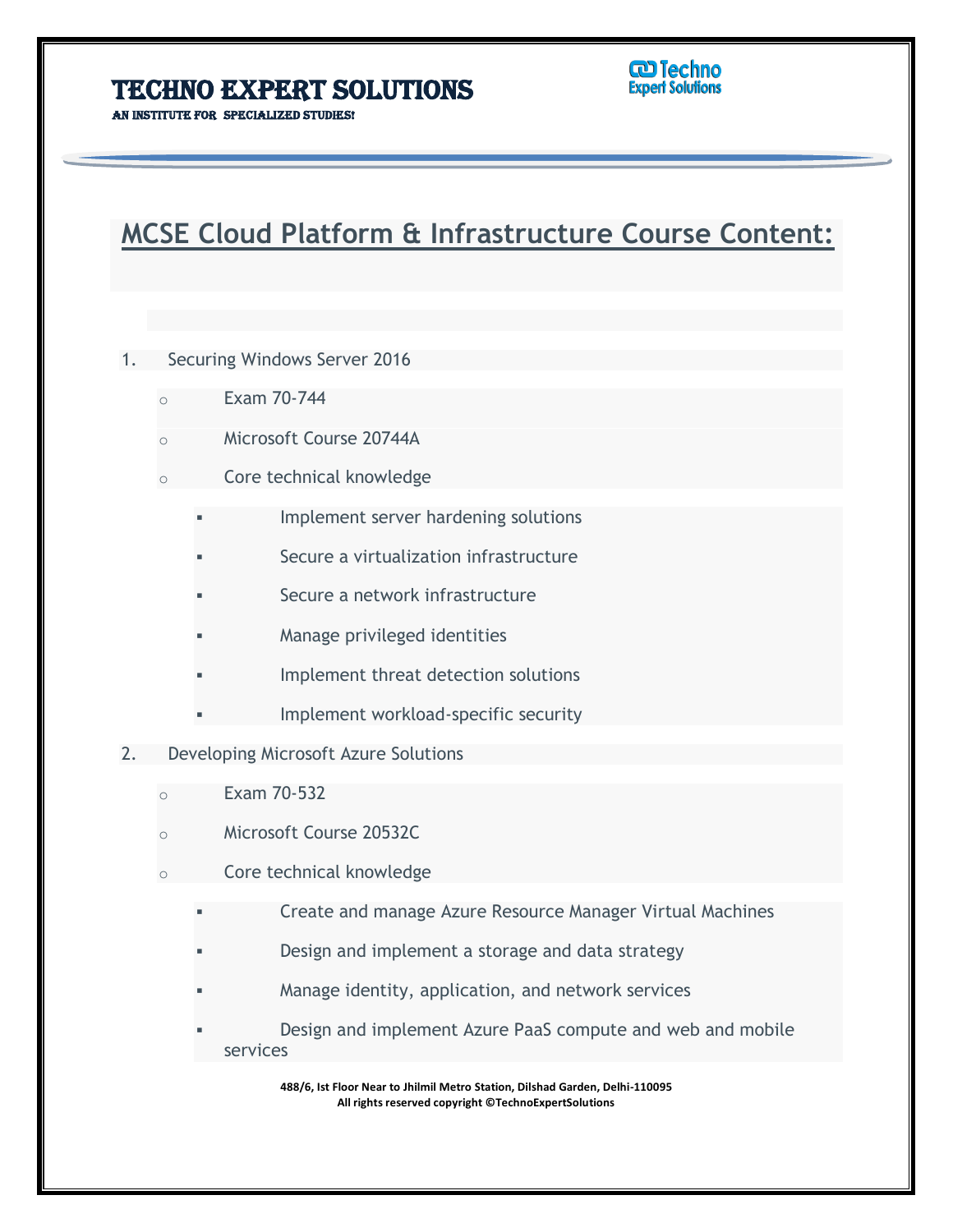AN INSTITUTE FOR SPECIALIZED STUDIES!



- 3. Implementing Microsoft Azure Infrastructure Solutions
	- o Exam 70-533
	- Microsoft Course 20533C
	- o Core technical knowledge
		- Design and implement Azure App Service apps
		- Create and manage Azure Resource Manager Virtual

L

- Design and implement a storage strategy
- Implement an Azure Active Directory
- Implement virtual networks
- Design and deploy ARM templates
- 4. Architecting Microsoft Azure Solutions
	- o Exam 70-534
	- Microsoft Course 40442A
	- o Core technical knowledge
		- Design Azure Resource Manager (ARM) networking
		- Secure resources
		- Design an application storage and data access strategy
		- Design advanced applications
		- Design Azure Web and Mobile apps
		- Design a management, monitoring, and business continuity strategy
		- Architect an Azure Compute infrastructure
- 5. Designing and Implementing Cloud Data Platform Solutions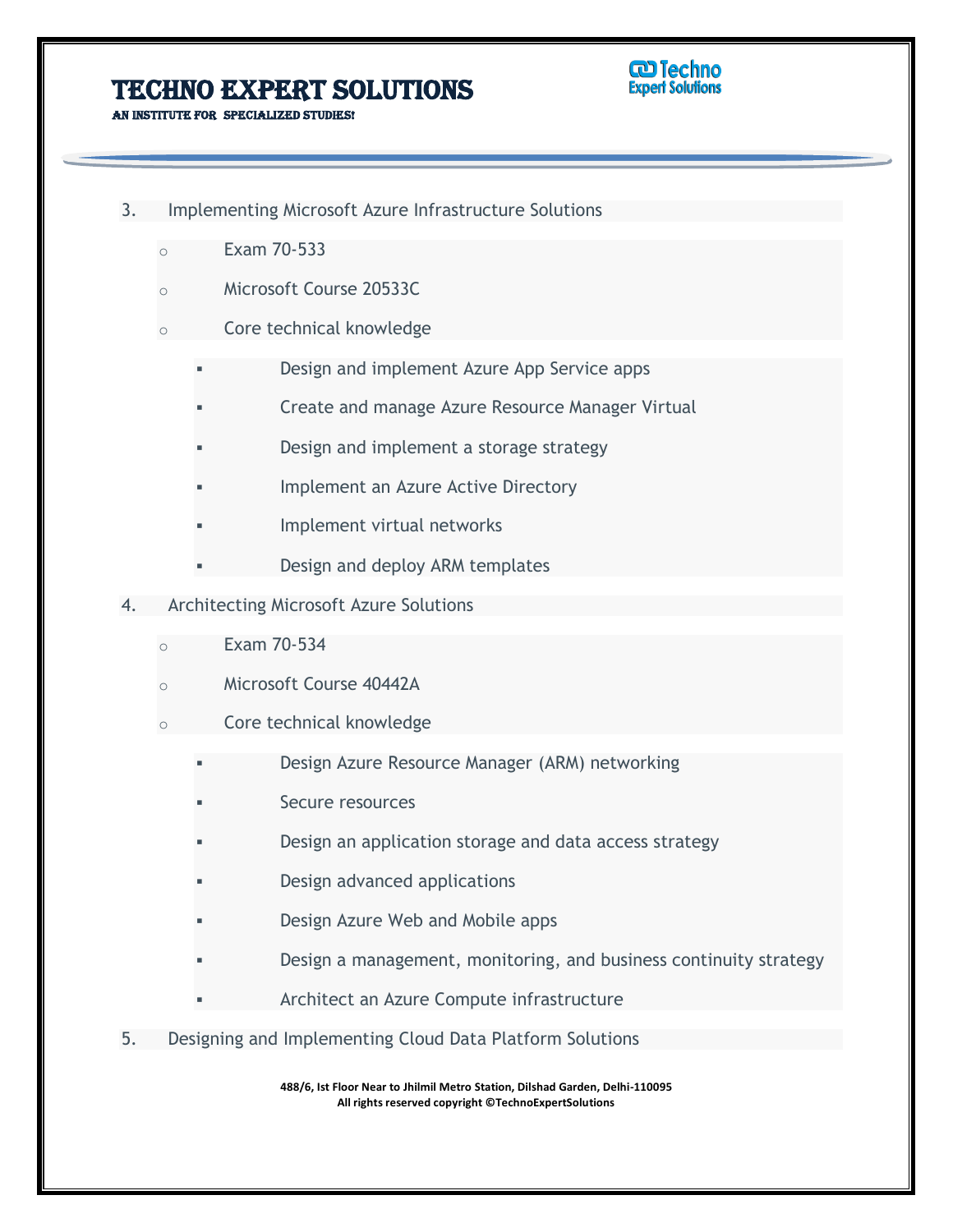**GD Techno Expert Solutions** 

AN INSTITUTE FOR SPECIALIZED STUDIES!

- o Exam 70-473
- o Microsoft Course 40441A
- o Core technical knowledge
- o Design and implement database solutions for Microsoft SQL Server and SQL Database

L

- o Manage database management systems (DBMS) security
- o Design for high availability, disaster recovery, and scalability
- o Monitor and manage database implementations on Azure
- 6. Designing and Implementing a Server Infrastructure
	- o Exam 70-413
	- o Microsoft Course 20413C
	- o Core technical knowledge
		- Plan and deploy a server infrastructure
		- Design and implement network infrastructure services
		- Design and implement network access services
		- Design and implement an Active Directory infrastructure (logical & physical)
- 7. Implementing an Advanced Server Infrastructure
	- o Exam 70-414
	- Microsoft Course 20414C
	- Core technical knowledge
		- Manage and maintain server infrastructure
		- Plan and implement a highly available enterprise infrastructure
			- **488/6, Ist Floor Near to Jhilmil Metro Station, Dilshad Garden, Delhi-110095 All rights reserved copyright ©TechnoExpertSolutions**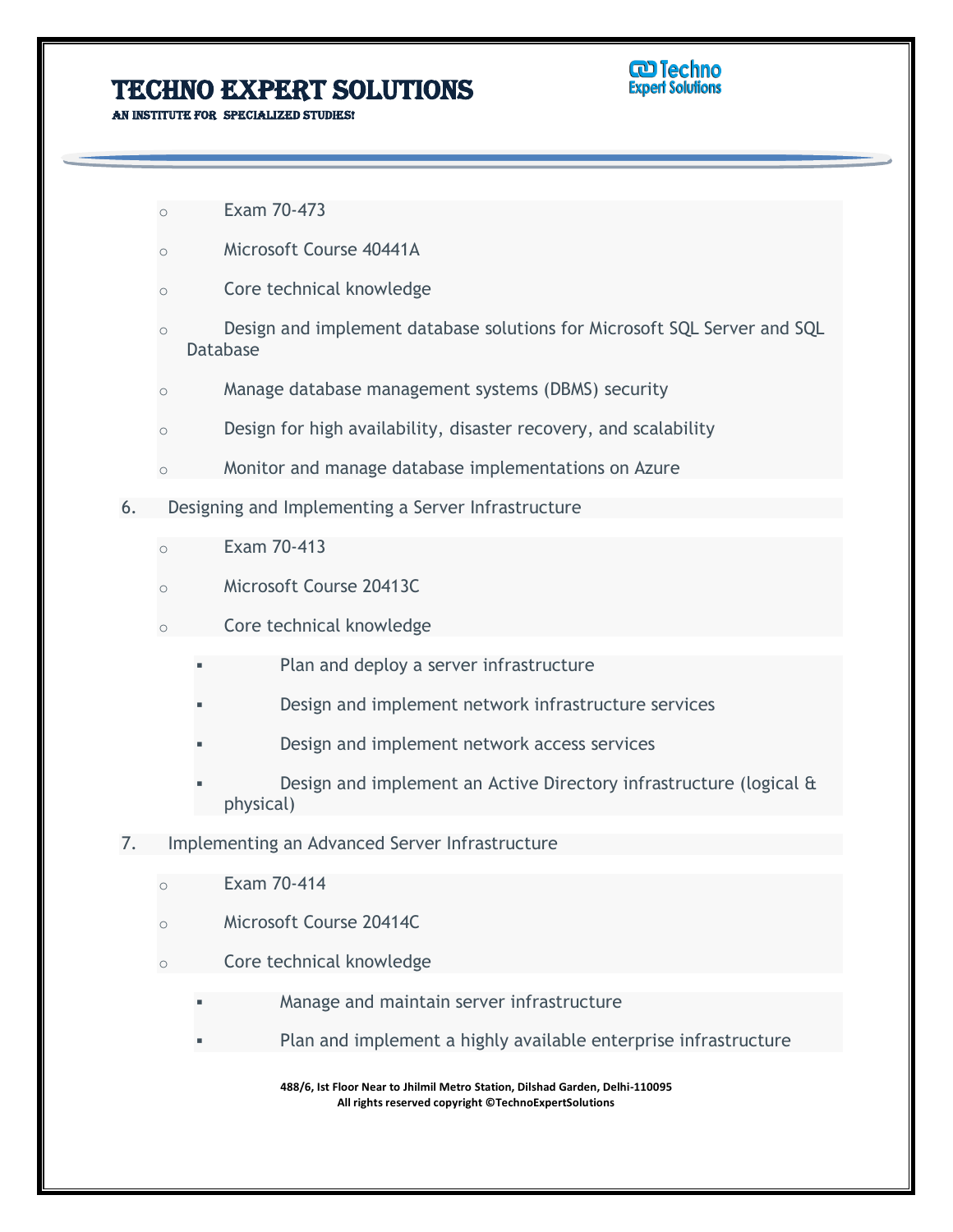

AN INSTITUTE FOR SPECIALIZED STUDIES!

Plan and implement a server virtualization infrastructure

L

- Design and implement identity and access solutions
- 8. Monitoring and Operating a Private Cloud
	- o Exam 70-246
	- Microsoft Course 20246D
	- Core technical knowledge
		- Configure data center process automation
		- Deploy resource monitoring
		- Monitor resources
		- Configure and maintain service management
		- Manage configuration and protection
- 9. Configuring and Deploying a Private Cloud
	- Exam 70-247
	- o Microsoft Course 20247D
	- o Core technical knowledge
		- Design and deploy System Center
		- Configure System Center infrastructure
		- Configure the fabric
		- Configure System Center integration
		- Configure and deploy virtual machines and services
- 10. Designing and Implementing Big Data Analytics Solutions
	- o Exam 70-475